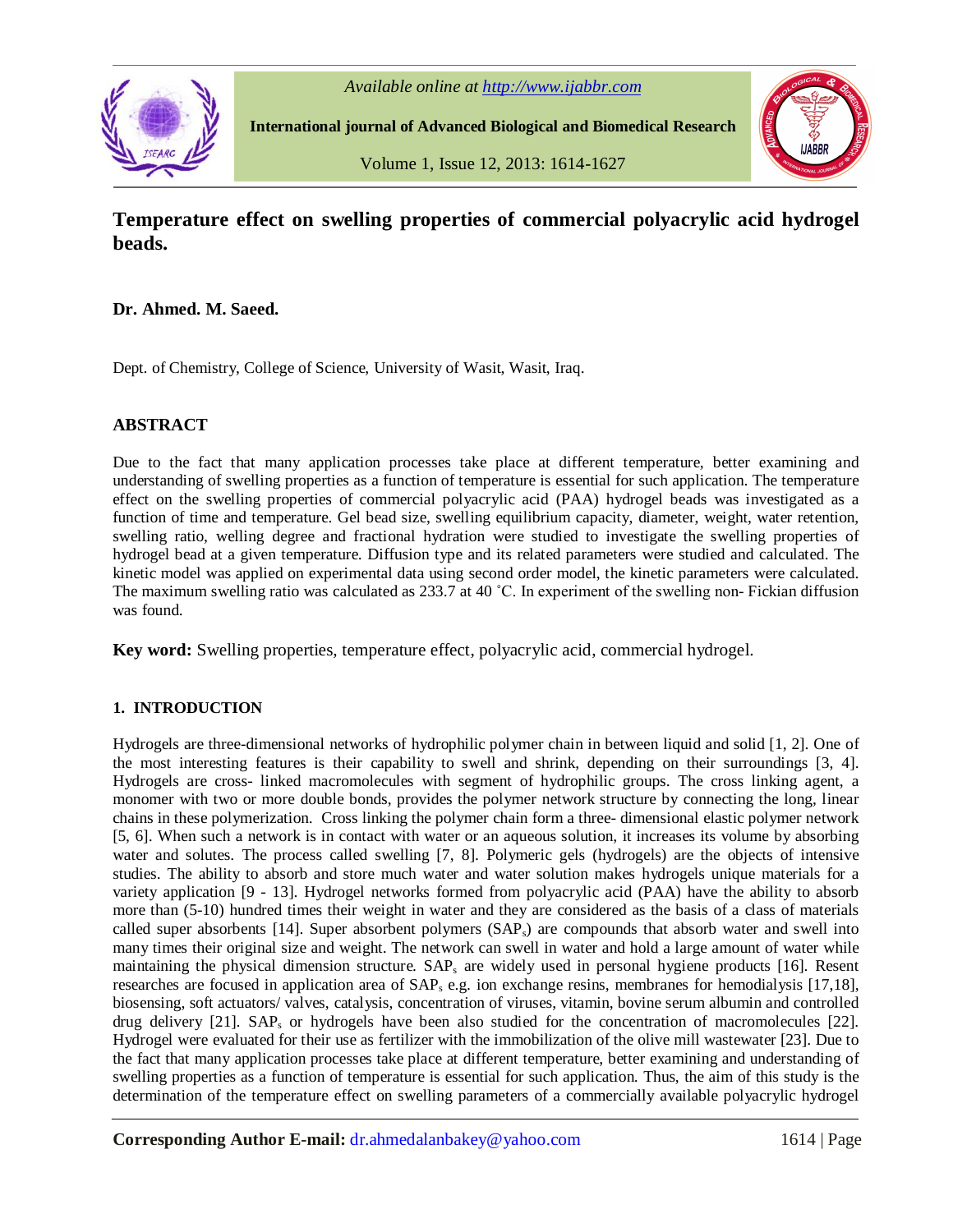beads. Different swelling parameters were studied and calculated. The type of diffusion and diffusion kinetic were also in our consideration in this study.

## **2. Experimental**

## **2.1. Materials**

Distilled water, Hydrochloric acid (HCl) supplied from BDH and commercially available hydrogel beads which are early identification as polyacrylic acid (PAA) [24] were used.

## **2.2. Instrumentation**

Electrical oven cabinet type (JEIO TECH, Korea) was used throughout this study. Ametrohm E.632 pH meter (Switzerland) with glass combination electrode was used for solution pH measuring. Vernier caliper with 0.01 mm measuring accuracy was used for measurement of the diameter of the gel beads. Sartorius BL 210 S (Germany), max. 210 g, D 0.1 mg, was used for gel beads weighing.

## **2.3. Batch experiment**

Equilibrium swelling experiments were used to investigate the swelling properties of the commercially available hydrogel beads, through a batch process. A series of plastic containers each one contain a 50 mL of distilled water with pH of 6.3. The hydrogel beads with 0.0346 g weight and 3.56 mm diameter were placed in each container, and left for contact time range of 1-12 hr. at a temperature range of  $10 - 40$  °C. The weight of absorbed water (W<sub>H2O</sub>) was calculated by using of the following equation:

## **WH2O = (W<sup>s</sup> – Wo) ……………. 1**

Where  $W_s$ ,  $W_o$  are the weight of swollen bead at t time (Fig. 1), and the initial weight of gel bead (0.0346 g) respectively. While the volume of the swollen bead at any time or at equilibrium was calculated by using the following equation [25]:

$$
V = \frac{4}{3} \pi (r_i - r_o)^3 \dots \dots \dots \dots \dots \dots \dots \dots 2
$$

Where  $\mathbf{r}_i$ ,  $\mathbf{r}_o$  are a radius of the hydrogel bead at t time and the initial radius (1.78 mm). The water volume penetrated into hydrogel bead was calculated by the difference between initial and equilibrium (or at t time) volume. All of the experimental results were the average of triplicate experiments.



**Figure 1. The profile and size of gel bead before (A) and after (B) swelling.**

## **3. Results and discussion**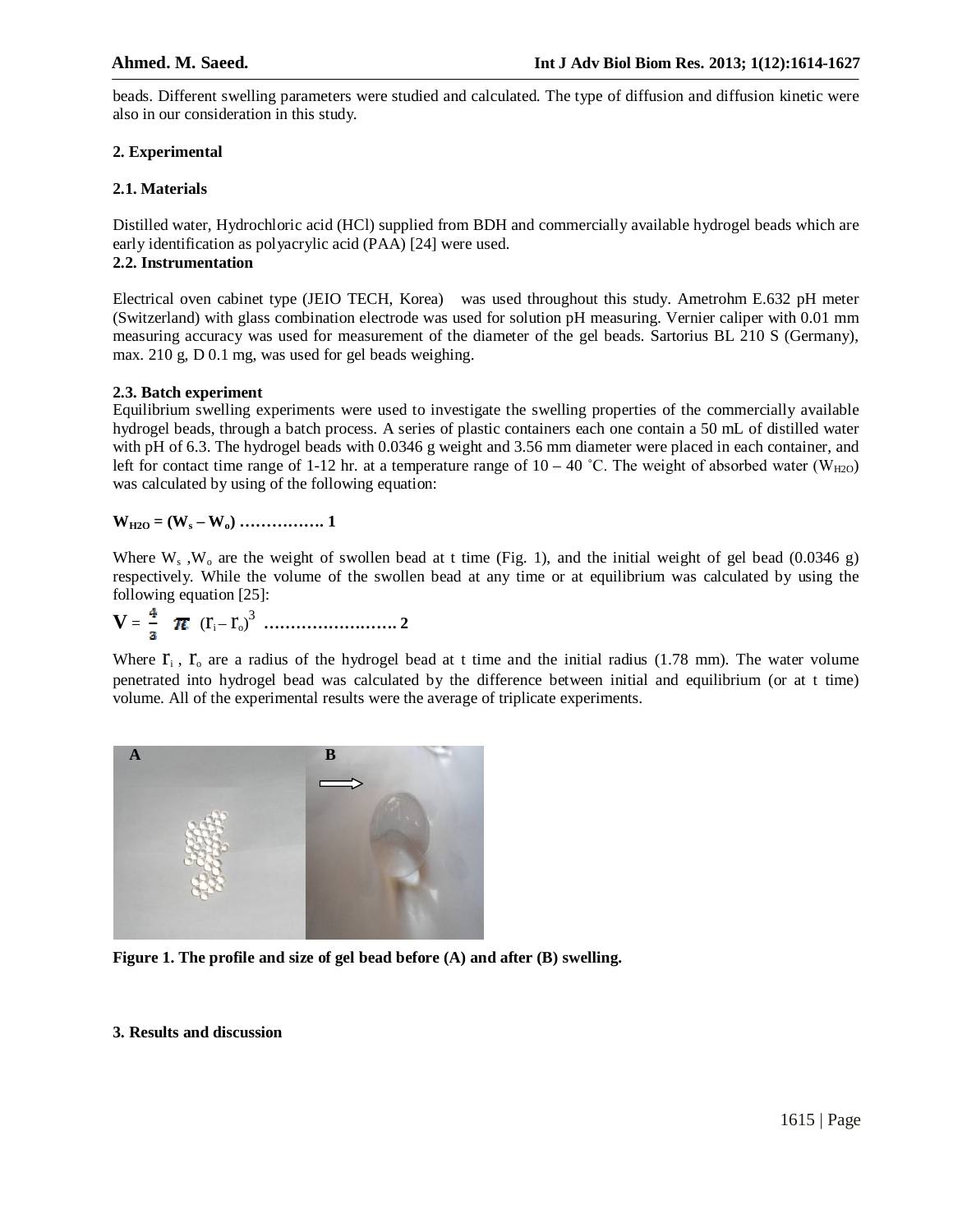#### **3.1. Temperature influence on weight and size of swollen hydrogel beads.**

Temperature influence on weight and size of swollen hydrogel beads was investigated as a function of time and temperature. The results obtained (Table 1 and 2) indicated that the weight, diameter and size of hydrogel bead are affected strongly with temperature variation.

| Time | Temperature °C |       |       |       |  |
|------|----------------|-------|-------|-------|--|
| (hr) | 10 °C          | 20 °C | 30 °C | 40 °C |  |
|      | 8.50           | 10.50 | 11.68 | 13.70 |  |
| 2    | 10.30          | 13.00 | 16.36 | 18.10 |  |
| 4    | 13.40          | 16.50 | 18.56 | 21.70 |  |
| 6    | 16.20          | 18.50 | 20.12 | 23.60 |  |
| 8    | 17.80          | 19.60 | 22.02 | 25.24 |  |
| 10   | 19.50          | 20.80 | 23.04 | 25.32 |  |
| 12   | 20.50          | 22.00 | 24.00 | 25.34 |  |

#### **Table.1. Results of hydrogel bead diameter (Di) mm at different time and temperature.**

**Table.2. Results of hydrogel bead weight (Wi) g at different time and temperature.**

| Time           | Temperature °C |       |       |                 |  |
|----------------|----------------|-------|-------|-----------------|--|
| (hr)           | 10 °C          | 20 °C | 30 °C | 40 $^{\circ}$ C |  |
|                | 1.072          | 1.310 | 1.810 | 2.490           |  |
| $\overline{2}$ | 1.305          | 2.980 | 3.760 | 4.280           |  |
| 4              | 2.512          | 3.680 | 4.510 | 5.900           |  |
| 6              | 3.613          | 4.390 | 5.290 | 6.760           |  |
| 8              | 4.298          | 5.190 | 6.030 | 7.990           |  |
| 10             | 5.120          | 5.570 | 6.320 | 8.100           |  |
| 12             | 5.400          | 5.980 | 6.810 | 8.120           |  |

The values of studied parameters (e.g. diameter, weight, bead volume, water volume and other related parameters  $W_{H2O}$  /  $W_0$  and  $V_{H2O}$  /  $V_0$ ), were small at lower value of temperature (10, 20 °C), especially at the beginning of swelling process. That may be due to the small values of the internal energy and entropy, which were lead to low degree of movement and small diffusion of solution into internal hydrogel bead structure, that mean a small quantity of water penetrate into hydrogel bead and small variation in weight, diameter and other parameters (Table.3, 4). Figure 2, 3, 4 and 5 shown the relation between time, temperature, weight, diameter, and (weight and volume) of penetrated water. While at high temperature a sharp increase in diameter and weight was take place, that may be due to the increasing in the entropy and internal energy as well as the temperature increased, which was lead to increase the diffusion of solution and finally lead to increase the penetrated water quantity, that causes the increase in value of diameter, weight, water weight and water volume as shown in Table 3 and 4.

**Table.3. Results of W H2O (g) at different time and temperature.**

| Time           | Temperature °C |       |       |       |  |
|----------------|----------------|-------|-------|-------|--|
| (hr)           | 10 °C          | 20 °C | 30 °C | 40 °C |  |
|                | 1.037          | 1.275 | 1.775 | 2.455 |  |
| $\overline{c}$ | 1.270          | 2.945 | 3.725 | 4.245 |  |
| 4              | 2.477          | 3.645 | 4.475 | 5.865 |  |
| 6              | 3.578          | 4.355 | 5.255 | 6.725 |  |
| 8              | 4.263          | 5.155 | 5.995 | 7.955 |  |
| 10             | 5.085          | 5.535 | 6.285 | 8.065 |  |
| 12             | 5.365          | 5.945 | 6.775 | 8.085 |  |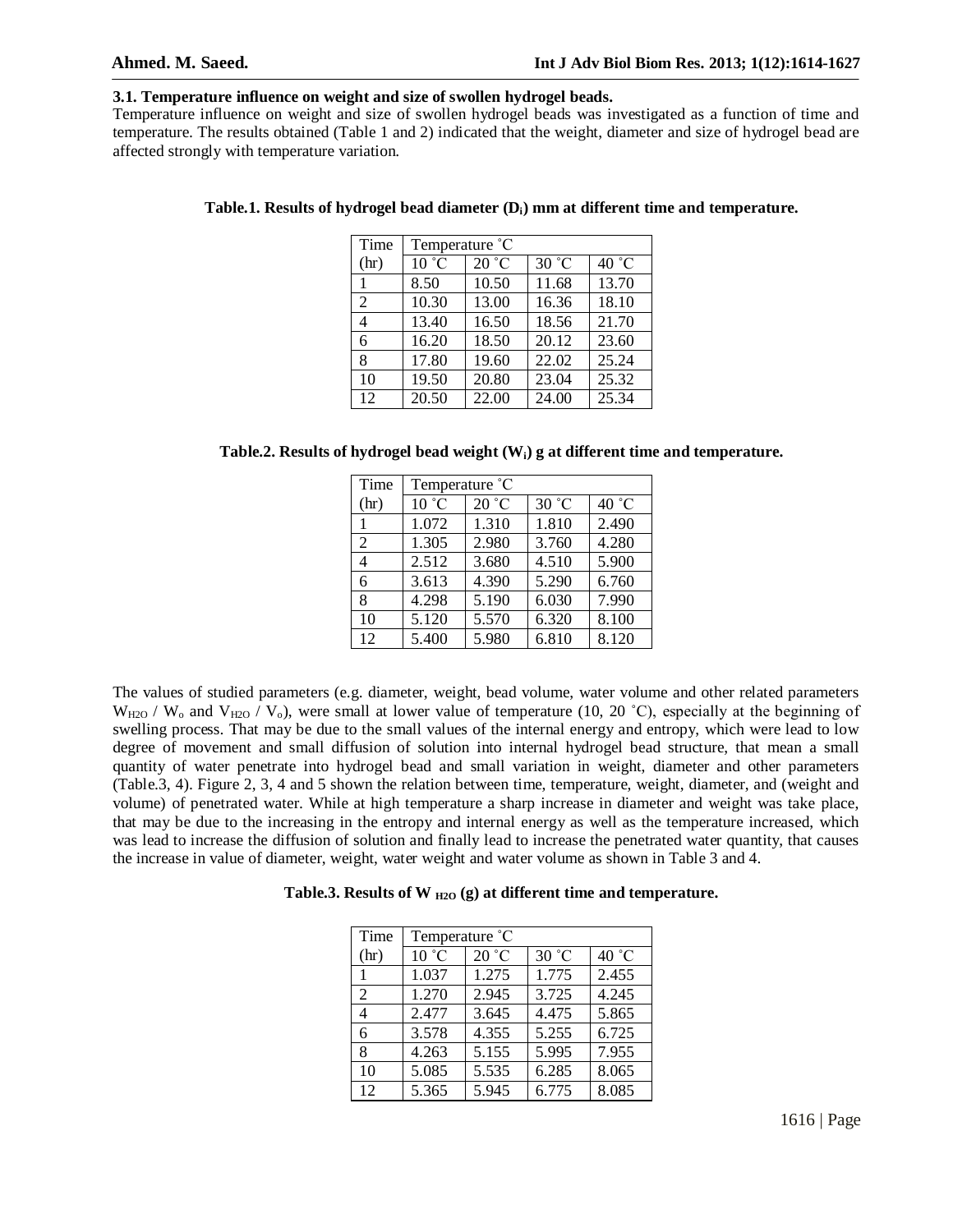| Time           | Temperature °C |       |       |       |  |
|----------------|----------------|-------|-------|-------|--|
| hr.            | 10 °C          | 20 °C | 30 °C | 40 °C |  |
| $\mathbf{1}$   | 0.063          | 0.175 | 0.280 | 0.550 |  |
| $\overline{2}$ | 0.160          | 0.441 | 1.100 | 1.610 |  |
| 4              | 0.499          | 1.135 | 1.610 | 3.130 |  |
| 6              | 0.749          | 1.746 | 2.460 | 4.220 |  |
| 8              | 1.512          | 2.161 | 3.290 | 5.340 |  |
| 10             | 2.121          | 2.684 | 3.870 | 5.400 |  |
| 12             | 2.546          | 3.284 | 4.470 | 5.400 |  |





Figure 2. Relationship between temperature and diameter.

Other parameters which are related to water volume and water weight (e.g.  $W_{H2O}$  /  $W_o$  and  $V_{H2O}$  /  $V_o$ ) were calculated and listed in Table 5 and 6. The results revealed that there is a clear proportional relationship between temperature and ratio of  $W_{H2O}$  /  $W_o$  and  $V_{H2O}$  /  $V_o$ , which were increase with temperature increasing until reach constant weight and volume at equilibrium after 12 hr at 40 ˚C as shown in Fig. 6 and Fig. 7.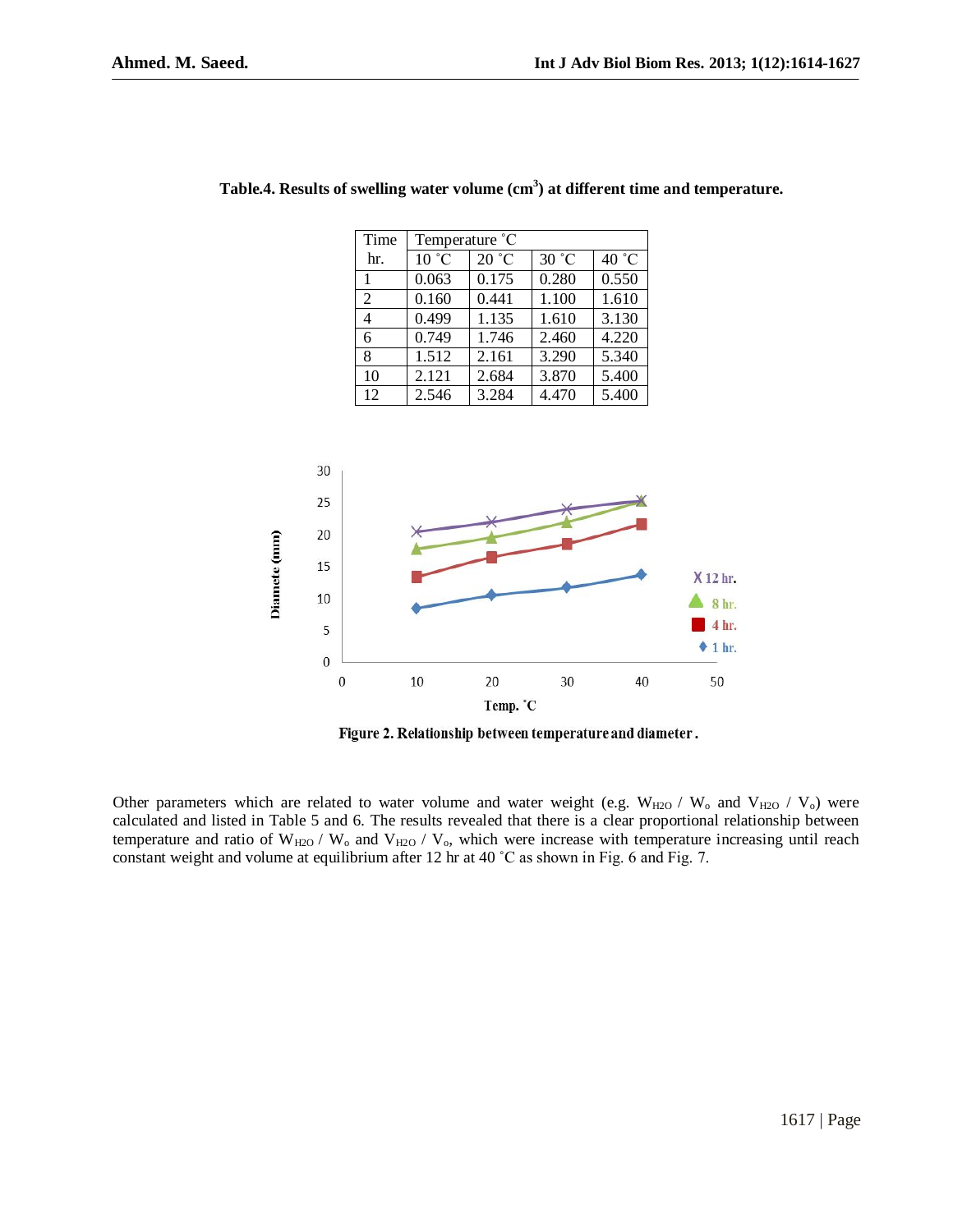



Figure 4. Relationship between water weight and temperature.



Figure 5. Relationship between water volume and time.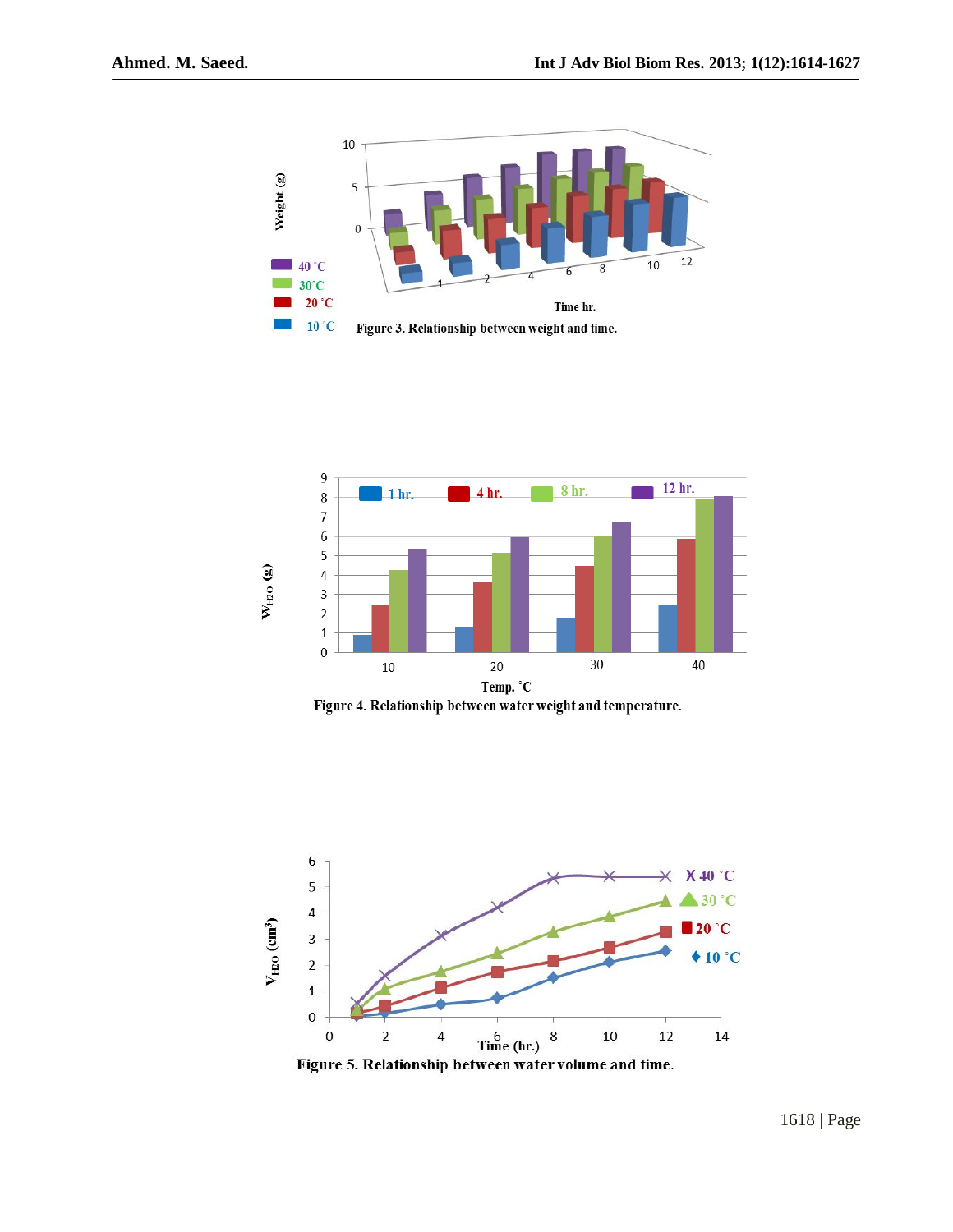| Time | Temperature °C |        |        |        |  |
|------|----------------|--------|--------|--------|--|
| (hr) | 10 °C          | 20 °C  | 30 °C  | 40 °C  |  |
| 1    | 29.98          | 37.86  | 52.31  | 71.97  |  |
| 2    | 37.72          | 86.12  | 108.67 | 123.70 |  |
| 4    | 72.60          | 106.35 | 130.35 | 169.52 |  |
| 6    | 104.42         | 126.88 | 152.89 | 195.37 |  |
| 8    | 124.22         | 150.00 | 174.28 | 230.92 |  |
| 10   | 147.98         | 160.98 | 182.66 | 234.10 |  |
| 12   | 156.07         | 172.83 | 196.82 | 234.68 |  |

**Table.5 . results of W<sup>i</sup> / Wo at different time and temperature.**

Table.6 **.** Results of V  $_{\text{H2O}}$ / V<sub>O</sub> at different time and temperature.

| Time | Temperature °C |        |        |        |  |
|------|----------------|--------|--------|--------|--|
| (hr) | 10 °C          | 20 °C  | 30 °C  | 40 °C  |  |
|      | 2.67           | 7.42   | 11.86  | 23.31  |  |
| 2    | 6.78           | 18.68  | 46.61  | 68.22  |  |
| 4    | 21.14          | 48.09  | 68.00  | 132.63 |  |
| 6    | 31.74          | 73.98  | 95.76  | 178.81 |  |
| 8    | 64.07          | 91.57  | 139.41 | 226.27 |  |
| 10   | 89.87          | 113.73 | 163.98 | 228.81 |  |
| 12   | 107.88         | 139.15 | 189.41 | 228.81 |  |



Figure 6. Relationship between water weight ratio vrsus time.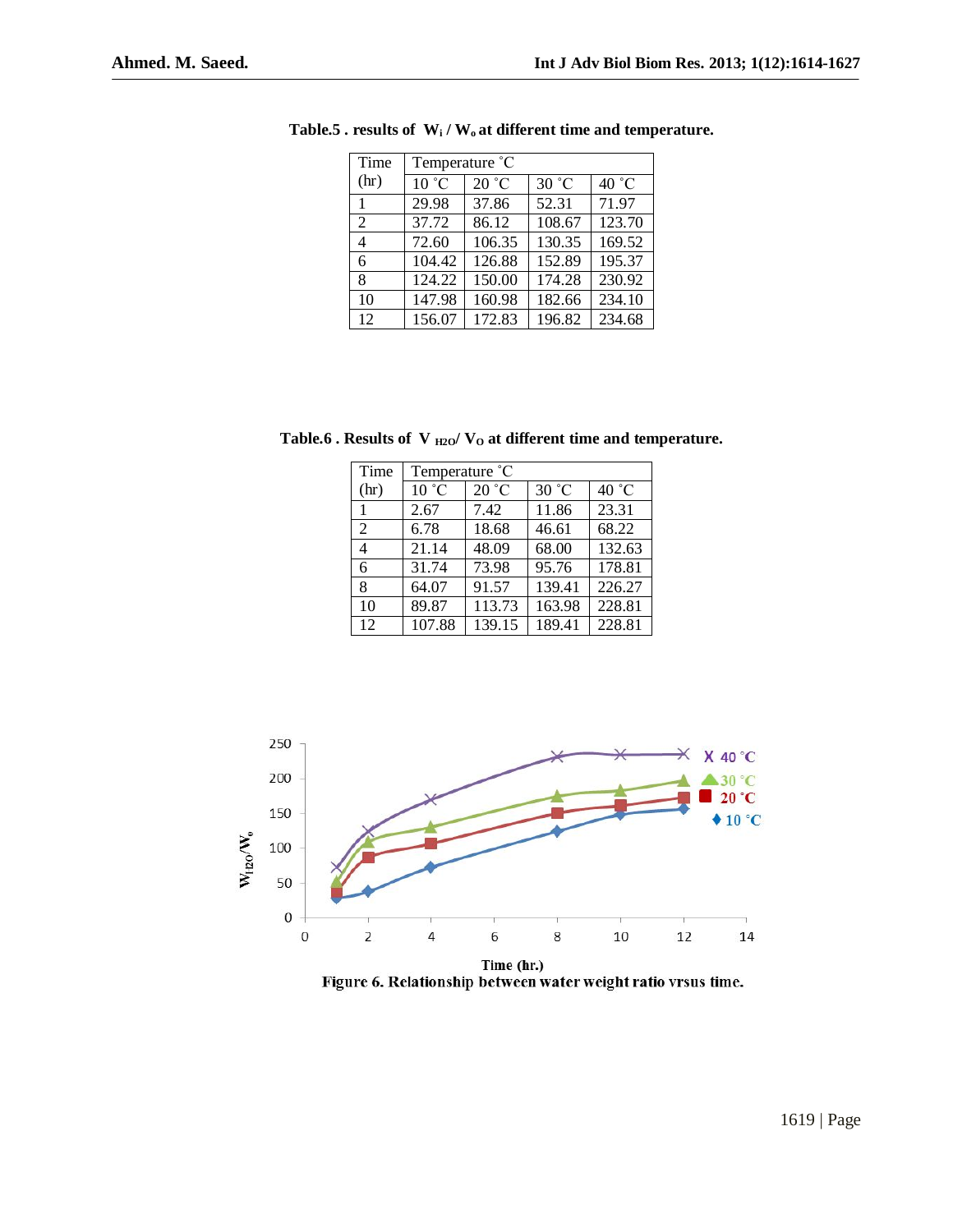

#### **3.2. Determination of swelling degree**

The swelling ratio (SR) and swelling degree (SD) or swelling percentage (S %) of hydrogel bead was calculated according to the following equations:

**SR = W<sup>i</sup> / W<sup>o</sup> ……………… 3**

#### **SD (S %) = SR x 100 ……… 4**

Where  $W_i$ ,  $W_o$  are the weight of swollen hydrogel bead at equilibrium or at t time and initial weight of hydrogel bead respectively. The results obtained are listed in Table 7, which was revealed that the value of SD was small at the beginning of swelling process especially in the low temperature (10, 20 ˚C), while at high temperature a significant increase in SD value was observed and the swelling process reach the equilibrium at a time beginning from  $6 - 12$  hr with a temperature of 40 °C. That may be due to the large quantity of water which was penetrated into internal structure of hydrogel bead as a result of increase the entropy of solution, which lead to increase the diffusion process as shown in Fig. 8 and 9.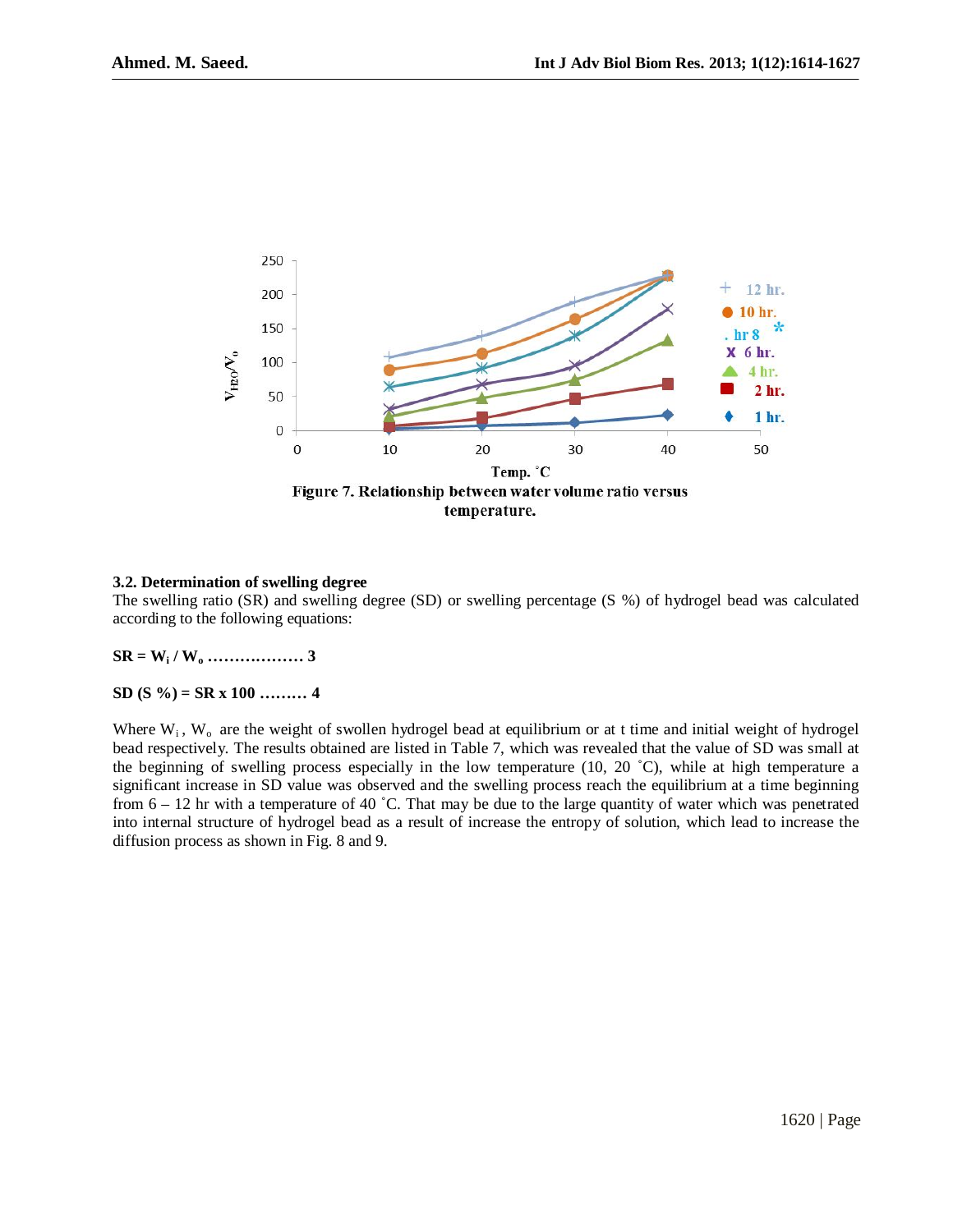| Time           | Temperature °C |        |        |                 |  |
|----------------|----------------|--------|--------|-----------------|--|
| hr.            | 10 °C          | 20 °C  | 30 °C  | 40 $^{\circ}$ C |  |
| 1              | 30.99          | 36.86  | 51.31  | 70.97           |  |
| $\overline{c}$ | 36.72          | 85.12  | 107.67 | 122.70          |  |
| 4              | 71.60          | 112.58 | 129.35 | 169.52          |  |
| 6              | 103.42         | 125.88 | 151.89 | 194.60          |  |
| 8              | 123.22         | 149.00 | 173.28 | 229.92          |  |
| 10             | 146.98         | 159.98 | 181.66 | 233.10          |  |
| 12             | 154.78         | 171.83 | 195.82 | 233.70          |  |

**Table. 7 . Results of water swelling ratio at different time and temperature.**



Figure 8. Relationship between SR versus temperature.



Figure 9. Relationship between SD (S%) versus time.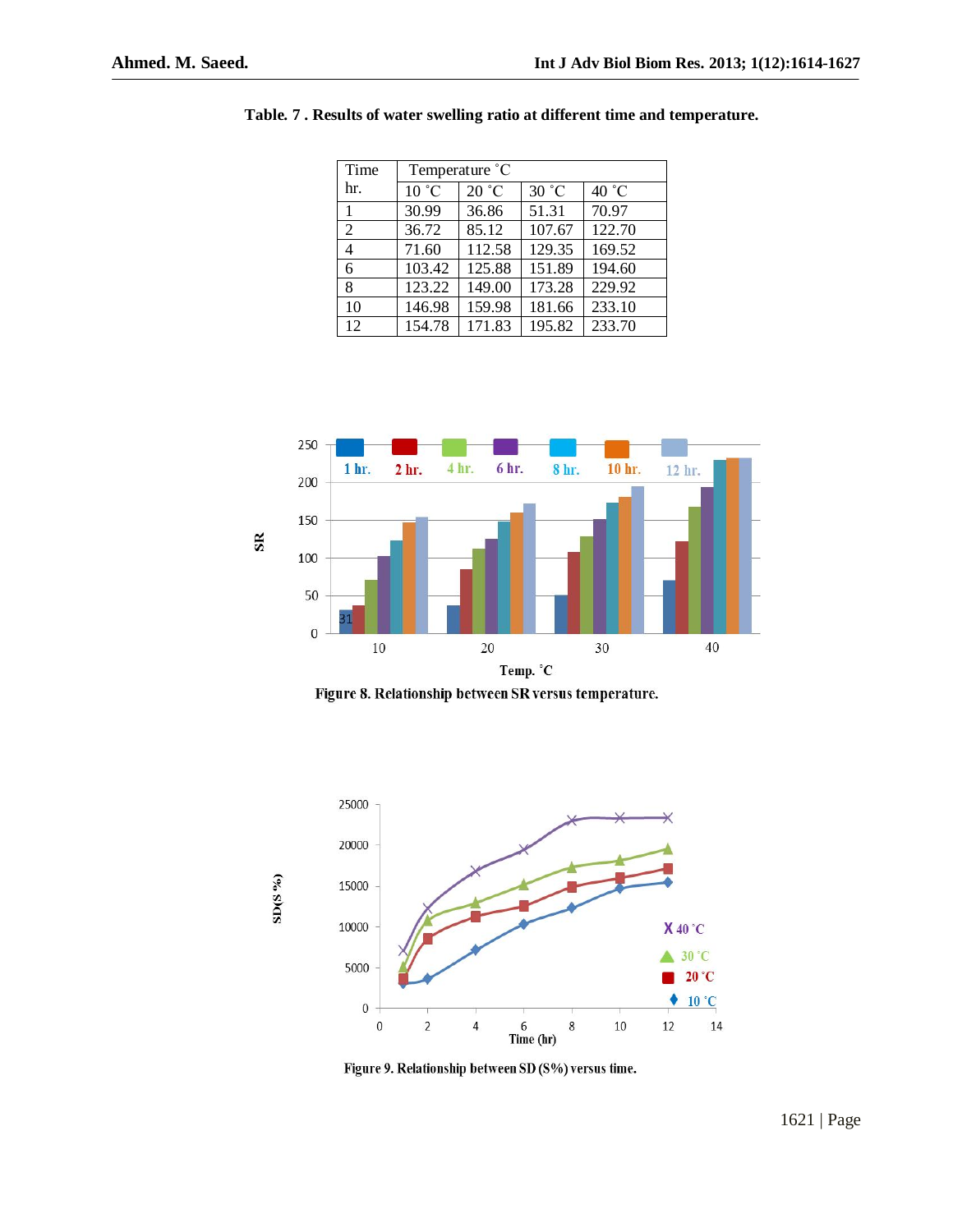#### **3.3. Diffusion study**

The nature of diffusion of water into hydrogel bead was determined by using the following equation [26]:

**F= k t<sup>n</sup> …………………… 5**

Where F is the fractional hydrate uptake at t time, k is a constant incorporating characteristics of macromolecular polymer system and the penetrate solution, and n is the diffusion exponent, which is indicative of the transport mechanism. n and k can be obtained from the slopes and intercepts of ln F vs. ln t plots (Fig.10). Equation 5 is valid for the first 60% of the fractional uptake.



Figure 10. Relationship between In F versus In t.

The results obtained are tabulated in Table 8, which is revealed that the diffusion behavior of water into hydrogel bead is found to have Fickian character, due to the value of n is less than 0.5[27].

| Temp.       | $^*S_{eq}\%$ | n     | $k \times 10^{-2}$ | $K_{0,5}$ |
|-------------|--------------|-------|--------------------|-----------|
| $^{\circ}C$ |              |       |                    |           |
| 10          | 15478        | 0.013 | 3.510              |           |
| 20          | 17183        | 0.007 | 2.160              | 194.2     |
| 30          | 19582        | 0.005 | 1.590              | 1641.6    |
| 40          | 23370        | 0.004 | 1.220              | 2289      |

**Table.8. Some swelling parameter of hydrogel bead at different temperature.**

**\*Seq% represent swelling degree (SD) = SR x 100**

#### **3.4. Swelling rate coefficients**

Swelling characteristic particularly the rate of aqueous swelling of water uptake was followed by some methods. Fig. 11 shows the equilibrium swelling degree (S%) for the hydrogel versus the square root of contact time for the first 60 % of the fractional uptake. Excellent linear correlations were observed. Linear slopes of all degree of temperature in Fig. 11 were assumed to represent relative swelling rate coefficients  $(K_{0.5})$ , the obtained results are tabulated in Table 8.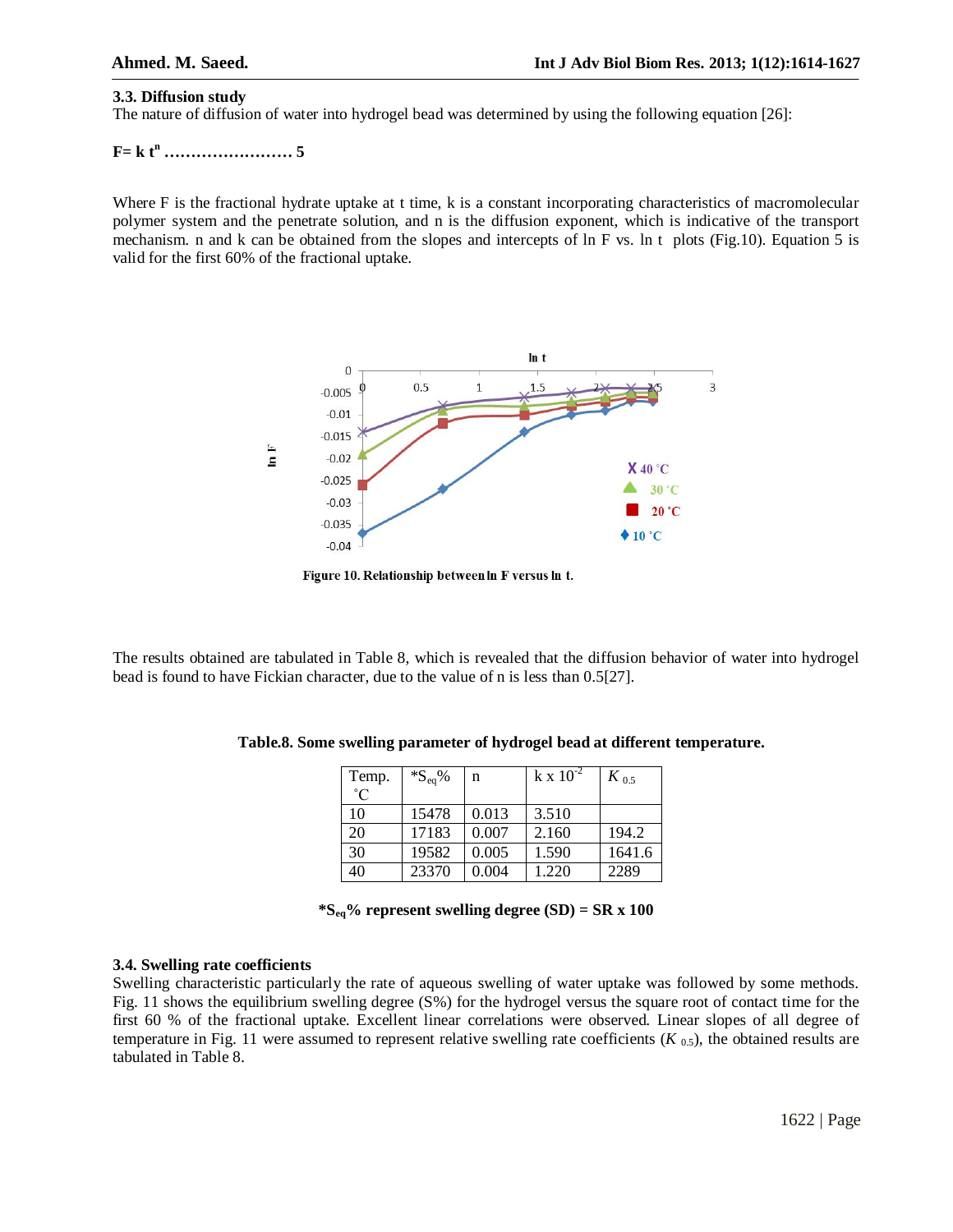

Figure 11. Relationship between S% versus t<sup>0.5</sup>.

The results in Table 8 revealed that the swelling process of the solution which has a temperature degree of 40 ˚C was faster than the other temperature due to the highest  $K_{0.5}$  value of 2289 [28].

#### **3.5. Fractional hydration and water retention**

The following equations were used to estimated the fractional hydration (FH) and water retention ( $W_{RT}$ ) values as a function of temperature and time [29, 30].

 $W_{RT} = (W_t - W_d) / (W_s - W_d)$  …………6

## **FH = (W<sup>t</sup> – W <sup>o</sup>) / W<sup>t</sup> …………….. 7**

Where  $W_d$ ,  $W_o$  are the weight of the dried hydrogel bead,  $W_s$  is the weight of the swollen hydrogel at largest time, and  $W_t$  is the weight of swelled hydrogel bead at t time.

#### **Table.9.Results of water retention capacity (WRT) at different time and temperature.**

| Time | Temperature °C |       |       |       |  |
|------|----------------|-------|-------|-------|--|
| (hr) | 10 °C          | 20 °C | 30 °C | 40 °C |  |
|      | 0.114          | 0.158 | 0.220 | 0.304 |  |
| 2    | 0.157          | 0.364 | 0.461 | 0.525 |  |
| 4    | 0.306          | 0.438 | 0.541 | 0.725 |  |
| 6    | 0.443          | 0.539 | 0.650 | 0.807 |  |
| 8    | 0.503          | 0.638 | 0.742 | 0984  |  |
| 10   | 0.629          | 0.685 | 0.777 | 0.998 |  |
| 12   | 0.662          | 0.735 | 0.838 | 1.000 |  |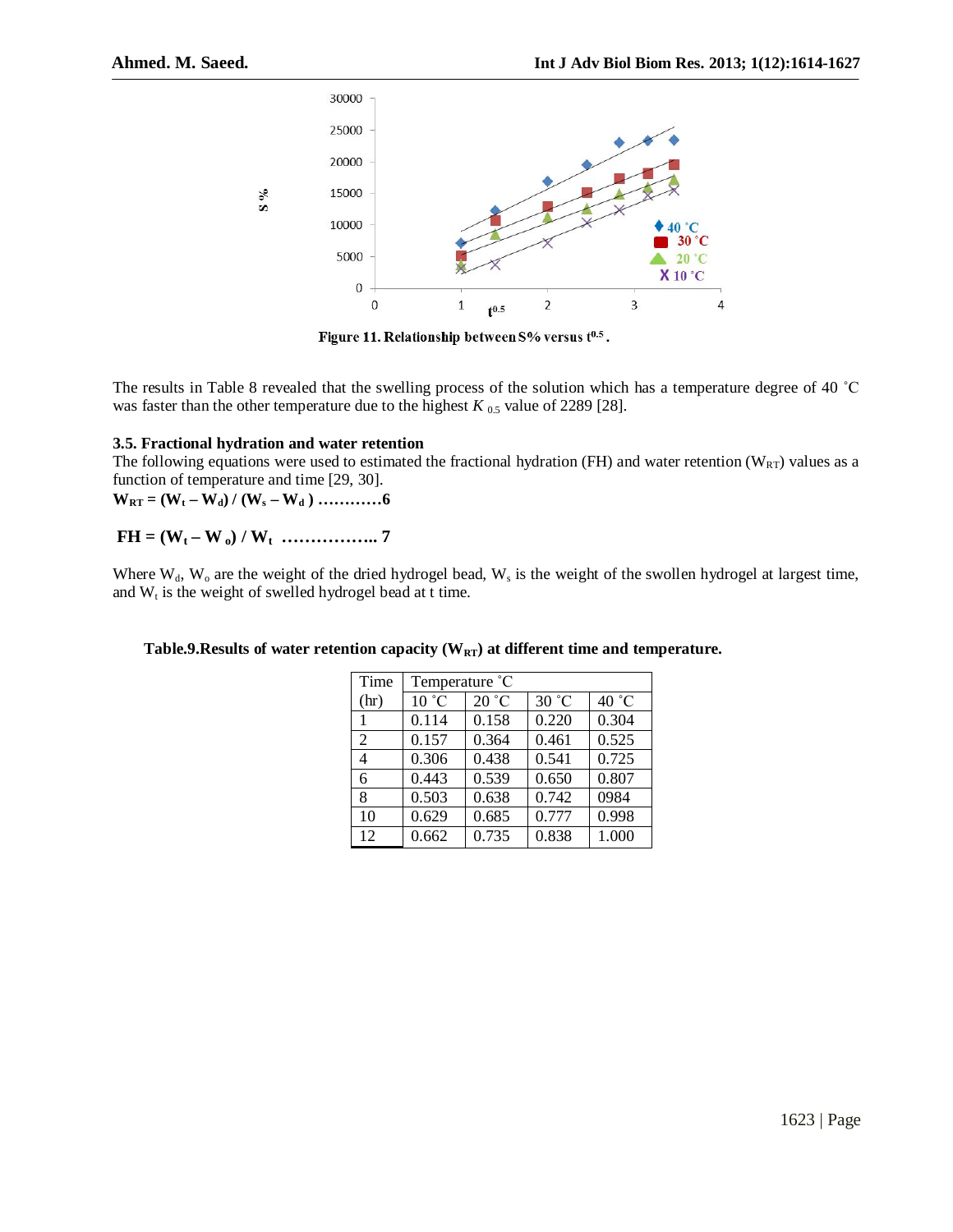

Figure 12. Relationship between water retention versus time.

**Table.10.Results of fractional hydration (FH) at different time and temperature.**

| Time           | Temperature °C |       |       |       |  |
|----------------|----------------|-------|-------|-------|--|
| (hr)           | 10 °C          | 20 °C | 30 °C | 40 °C |  |
|                | 0.964          | 0.974 | 0.981 | 0.986 |  |
| $\overline{c}$ | 0.973          | 0.988 | 0.991 | 0.992 |  |
| 4              | 0.986          | 0.990 | 0.992 | 0.994 |  |
| 6              | 0.990          | 0.992 | 0.993 | 0.995 |  |
| 8              | 0.991          | 0.993 | 0.994 | 0.996 |  |
| 10             | 0.993          | 0.994 | 0.995 | 0.996 |  |
| 12             | 0.993          | 0.994 | 0.995 | 0.996 |  |

The results obtained are listed in Table 9 and 10, which are indicated that the water retention and fractional hydration are increase as well as the temperature increased until reach equilibrium with a values of 1 and 0.996 respectively as shown in Fig. 12 and 13.



#### **3.6. Swelling kinetic**

In order to examine the controlling mechanism of the swelling processes, several kinetic models were used to test experimental data. The different chemical group on the polymeric chains imply that there are many types of polymer- solution interaction any kinetics are likely to be global. A simple kinetic analysis is a second- order equation in the form of: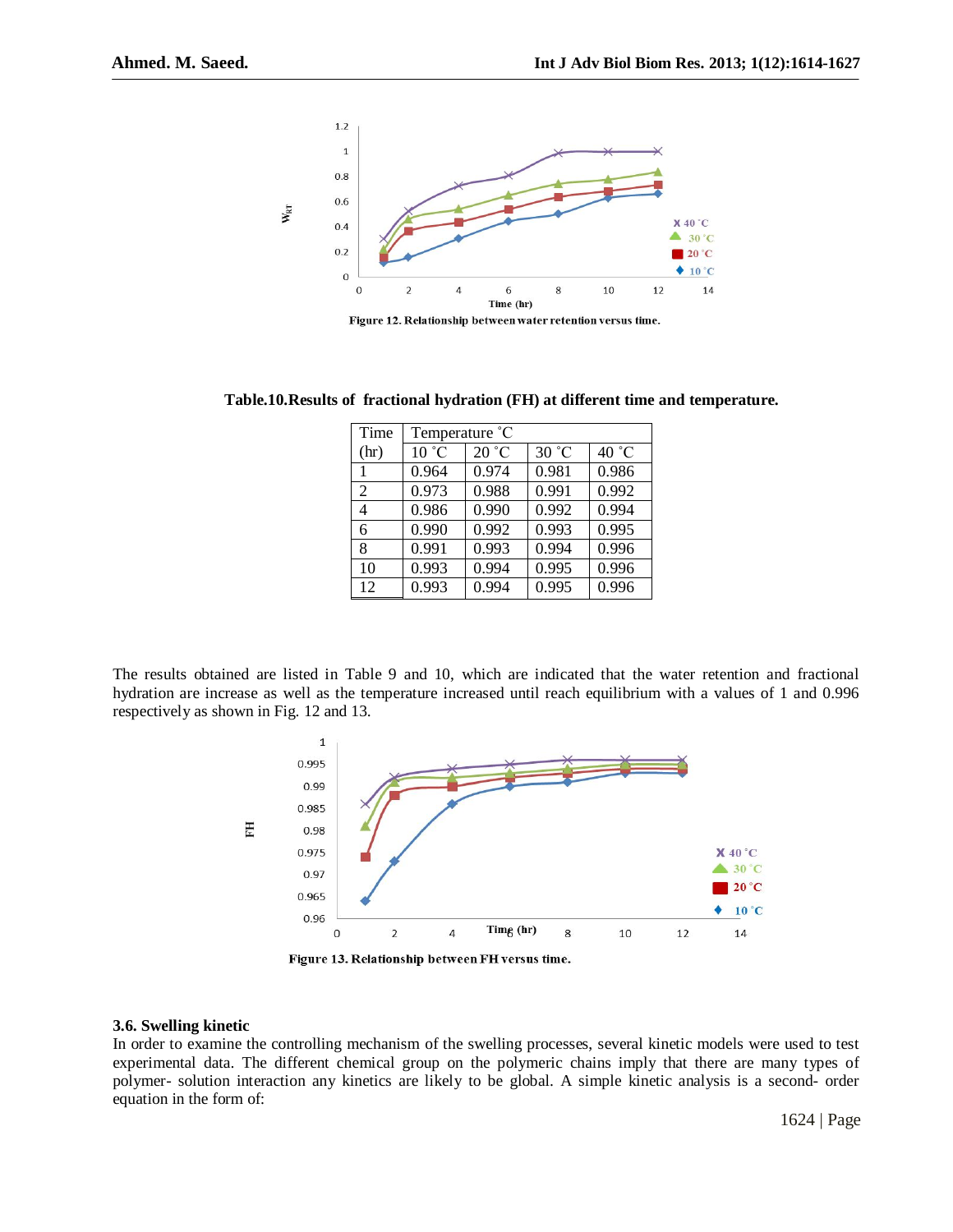# $\frac{d\mathbf{S}}{d\mathbf{t}} = \mathbf{k}_{2, \text{S}} (\mathbf{S}_{\text{eq}} - \mathbf{S})^2 \dots$

Where  $k_{2, S}$  is the rate constant of swelling and  $S_{eq}$  (or  $S_{eq}$ %) denotes the swelling percent at equilibrium. After definite integration by applying initial conditions  $S = 0$  at  $t = 0$  and  $S = S$  at  $t = t$ , Eq. 8 becomes

#### **t / S = A + Bt ……………………9**

where A is reciprocal of initial swelling rate r or  $1/k_{2,5}$   $S_{eq}^2$  and B is inverse of the degree of swelling at equilibrium[31]. To test the kinetic model, t/S versus t graph was plotted (Fig. 14). The calculated kinetic parameters are tabulated in Table 11. As can be seen from the results obtained that the kinetic model is in agreement with swelling experiment.

#### **Table.11. Swelling kinetic parameters**.

| Model           | Parameters         |                      |        |  |  |
|-----------------|--------------------|----------------------|--------|--|--|
| type            | $*$ C<br>K2<br>∍ea |                      |        |  |  |
| Second<br>order | 303                | $1.1 \times 10^{-4}$ | 0.9945 |  |  |

**\*Seq = The maximum (theoretical) swelling ratio (SR).**



#### **4. Conclusion**

In present work, swelling properties of a commercially available (PAA) hydrogel bead were studied, and practical information on many different swelling parameters was predicated as a function of temperature and time. It was found that there is a clear relationship between swelling parameter and temperature which was increase as temperature increase. Kinetic mechanism was also studied and found to be fitted well with second order model. The maximum swelling percentage capacity was found to be 23370 at 12 hr.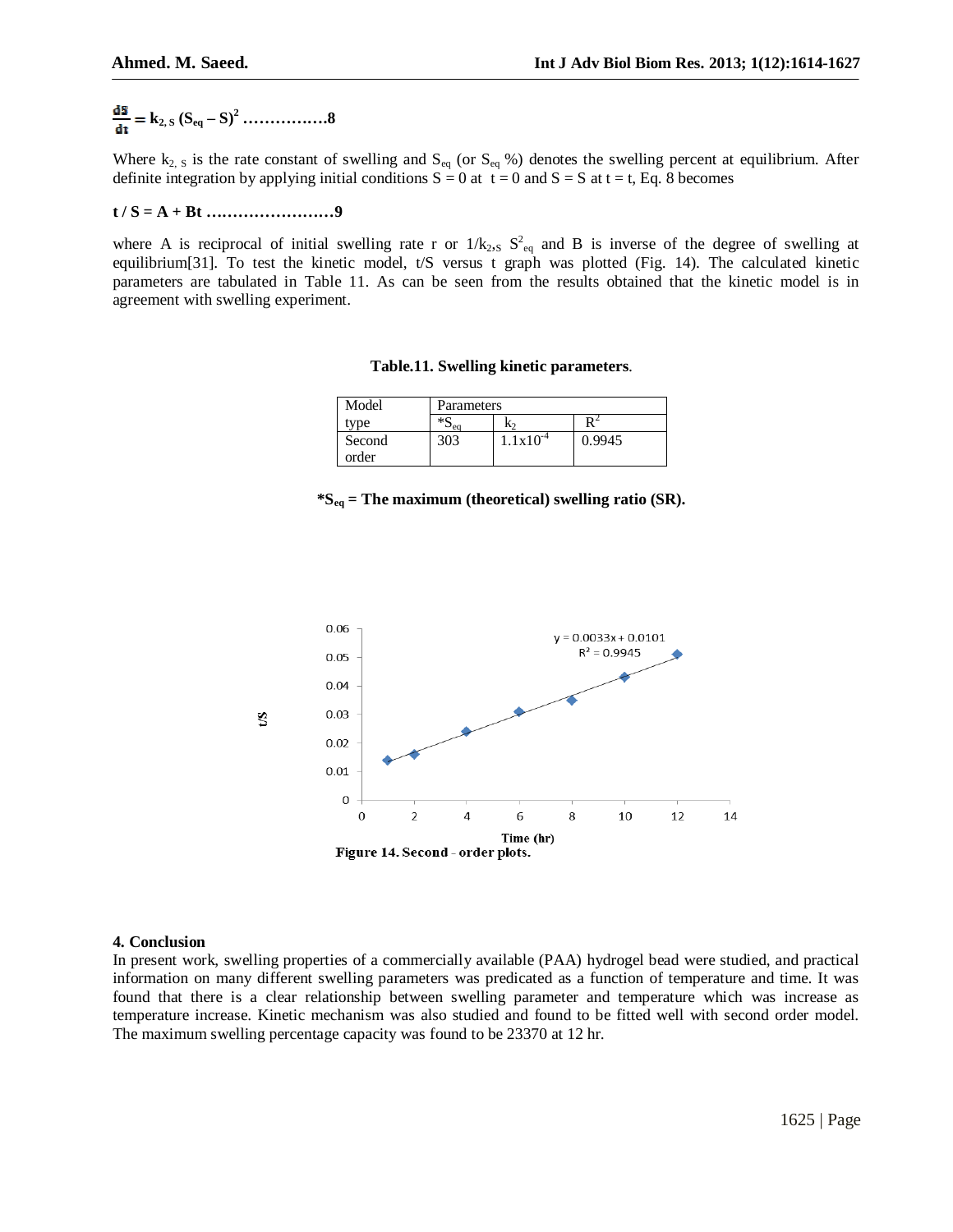## **5. References**

[1] Omidian, H., Rocca, J. G. and Park, K. **2005**, Advanced in superporous hydrogels, *J. Controlled Release,* pp. 102, 3-12.

[2] Fernandez, E. Lopez, D., Lopez-Cabracos, E. and Mijangos, C. **2005**, Viscoelastic and swelling properties of glucose oxidase loaded polyacryliamide hydrogel and the evaluation of their properties as glucose sensors, *Polymer*, 46, pp. 2211- 2217.

[3] Gupta, P., Vermani, K. and Garg, S., **2002,** Hydrogels from controlled release to pH-responsive drug delivery. *Drug Discovery Today*.7 (10), pp. 569-579.

[4] Evmenenko, G., Alxev, V., Budtova, T., Buyanov, A. and Frenkel, S. **1999**, Swelling- induce changes of poly electrolyte gels. *Polymer*, 40, pp. 2975-2979.

[5] Peppas, N., **1987**.*Hydrogels in medicine and pharmacy,* vol. 2. Boca Raton, FL, CRC Press.

[6] AmEnde, M. and Peppas, N. **1996**, Transport of ionizable drug and proteins in crosslinked poly(acrylic acid) and poly(acrylic acid-co-2-hydroxyetheyl methacrylate) hydrogels*,*I. *J. Appl. Polym. Sci.* 59(4), pp. 673-685.

[7] Byrne, M., Park, K. and Peppas, N.**2002**. Molecular imprinting within hydrogels. *Adv. Drug Delivery Rev*. 54, pp. 149-161.

[8] Grini, G. Recent developments in polysaccaried- based materials used as adsorbents I wastewater. *Prog. Polym. Sci*. 30, pp. 38-70.

[9] Gombotz, R. and Hoffman, A. **1986**. Immobilization of Biomolecules and Cells on and within Synthetic Hydrogels. In. *Hydrogels in medicine and pharmacy,* vol.5. Peppas, N., Ed., Fundamentals CRC Press. Florida.

[10] Peppas, N. and Mikos, A. **1986**. Preparation methods and structure of hydrogrls, In. *Hydrogels in medicine and pharmacy,* vol.1. Peppas, N., Ed., Fundamentals CRC Press. Florida.

[11] Güven, O., Şen, M.,Karadaġ, E. and Saraydin, D.**1996**. A erview on the radiation synthesis of copolymeric hydrogels for adsorption and separation purposis, *Radiat. Phys. Chem.* 56, pp. 381-386.

[12] Denizli, A., Say, R., Garipcan, B. and Patir, S. **2004**. Methacrylolami-doglutamic acid functionalized poly(2 hydroxy methacrylate) beads for  $(UO_2)^{2+}$  removal. *Reactive & Functional Polymers* 58, pp. 123-130.

[13] Zhung, A., Asakura, T. and Uchiyama, G. **2003**. The adsorption mechanism of uranium(VI) from seawater on a macroporous fiber polymeric adsorbent containing amidoxime chelating functional group. *Reactive & Functional Polymers* 57, pp. 67-76.

[14] Dhodapkar, R., Borde, P. and Nandy, T. **2009**. Super absorbent polymer in environmental remediation, *Global NEST Journal* vol.11(2), pp.223-234.

[15] Buchholz, F. and Graham, A. **1997**. Modern superabsorbent polymer technology, Wiley, New York.

[16] Mahdavinia, G., Pourjavadi, A., Hosseinzadeh, H. and Zohuriaan, M. **2004.** Modified chitosan superabsorbent hydrogels from poly(acrylic acid-co-acrylamide)grafted chitosan with salt- and pH- responsiveness properties, *European Polymer Journal,*40, pp. 1399-1407.

[17] Cussler, E., Stokar, M. and Varberg, J. **1984**. Gels as size selective extraction solvents. *American Institue of Chemical Engineers,* 30, pp. 578-582.